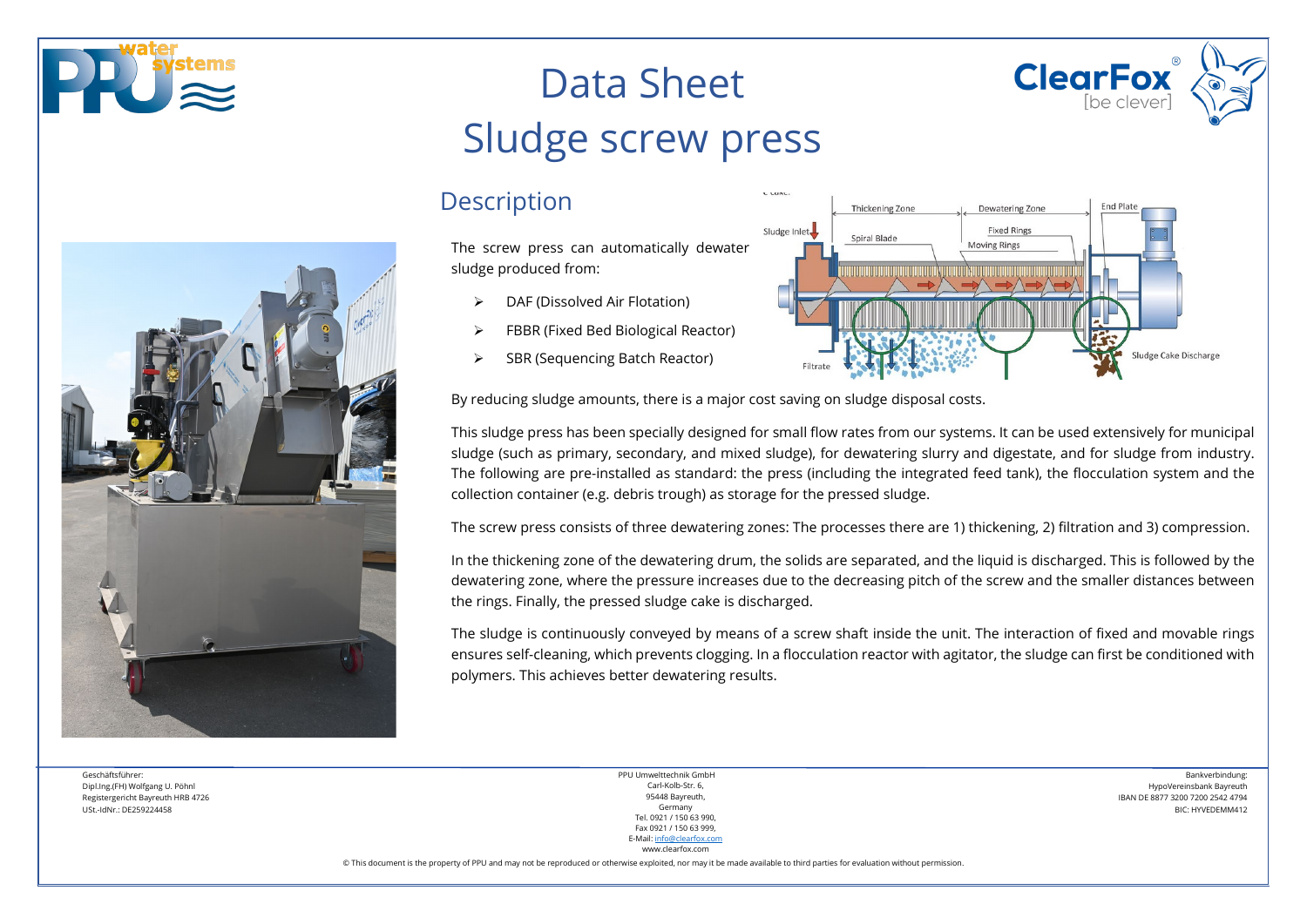

## Data Sheet Sludge screw press

**ClearFox** 

The separated water is returned by gravity to the wastewater treatment plant. The pressed sludge is then automatically discharged and collected.

In our calculation we give an indication of how much volume this sludge is per day, for larger plants screw conveyors to another storage place are available.

# 一种

### Technical data (standard mini presses are listed here, larger ones on request)

| Module                                          | <b>SCP 131</b>              | <b>SCP 132</b>              | <b>SCP 202</b>                   |
|-------------------------------------------------|-----------------------------|-----------------------------|----------------------------------|
| Sludge capacity of DAF (DM 5%)                  | $0,4 \text{ m}^3/\text{hr}$ | $0,8 \text{ m}^3/\text{hr}$ | $1,6 \text{ m}^3/\text{hr}$      |
| => Capacity of the dried DAF sludge             | 50-67 kg/hr                 | 100-133 kg/hr               | 200-267 kg/hr                    |
| Sludge capacity from FBBR or SBR (DM 0,2%-0,8%) | $2.0 \text{ m}^3/\text{hr}$ | 4,0 $m^3$ /hr               | $8.0 \,\mathrm{m}^3/\mathrm{hr}$ |
| => Capacity of the dried FBBR or SBR sludge     | 40-53 kg/hr                 | 80-107 kg/hr                | 160-213 kg/hr                    |
| Polymer requirement                             | $10$ l/hr                   | 20 l/hr                     | 40 l/hr                          |
| Screw shaft                                     | 1                           | $\overline{2}$              | 2                                |
| Screw shaft diameter                            | 130 mm                      | 130 mm                      | 200 mm                           |
| Length screw press                              | 1980 mm                     | 2082 mm                     | 2515 mm                          |
| Wide screw press                                | 758 mm                      | 913 mm                      | 938 mm                           |
| Height screw press                              | 1050 mm                     | 1050 mm                     | 1285 mm                          |
| Net weight                                      | 225 kg                      | 310 kg                      | 525 kg                           |
| Current                                         | $0.2$ kW                    | 0,3 kW                      | 0,8 kW                           |

Geschäftsführer: Dipl.Ing.(FH) Wolfgang U. Pöhnl Registergericht Bayreuth HRB 4726 USt.-IdNr.: DE259224458

PPU Umwelttechnik GmbH Carl-Kolb-Str. 6, 95448 Bayreuth, Germany Tel. 0921 / 150 63 990, Fax 0921 / 150 63 999, E-Mail[: info@clearfox.com](mailto:info@clearfox.com)

Bankverbindung: HypoVereinsbank Bayreuth IBAN DE 8877 3200 7200 2542 4794 BIC: HYVEDEMM412

www.clearfox.com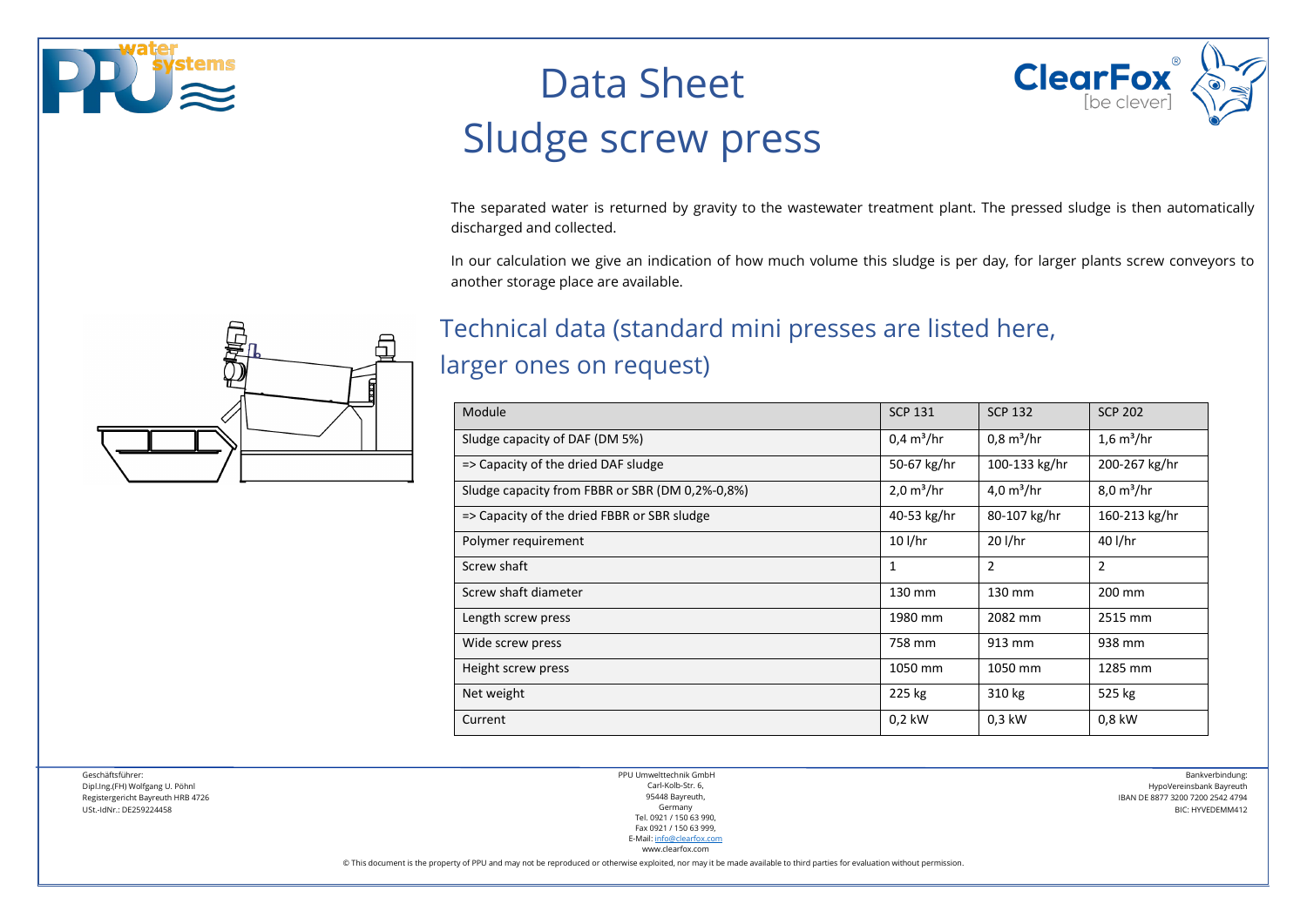



## Data Sheet Sludge screw press Application

The standard application for this mini press from PPU is the treatment of sludge from:

- $\triangleright$  the DAF (30 50 L/hr sludge production per 1 m<sup>3</sup> flooded wastewater) with 3 5% DM
- $\triangleright$  the biological treatment (secondary sludge) with 1% DM

The inlet sludge concentration can vary from 2 g/L up to 50 g/L.

The discharge sludge can have a TS of up to 30-40 %.

#### Options on request

Polymer dosing with mixing line and tank.

- $\triangleright$  Recommended for secondary sludge
- For DAF and mixed sludge, a possible polymer dosage depends on the previously dosed DAF polymer

#### Control cabinet

 $\triangleright$  The control cabinet can be omitted when integrated into the main control of the sewage treatment plant

Geschäftsführer: Dipl.Ing.(FH) Wolfgang U. Pöhnl Registergericht Bayreuth HRB 4726 USt.-IdNr.: DE259224458

PPU Umwelttechnik GmbH Carl-Kolb-Str. 6, 95448 Bayreuth, Germany Tel. 0921 / 150 63 990, Fax 0921 / 150 63 999, E-Mail[: info@clearfox.com](mailto:info@clearfox.com)

www.clearfox.com

Bankverbindung: HypoVereinsbank Bayreuth IBAN DE 8877 3200 7200 2542 4794 BIC: HYVEDEMM412

**ClearFox**